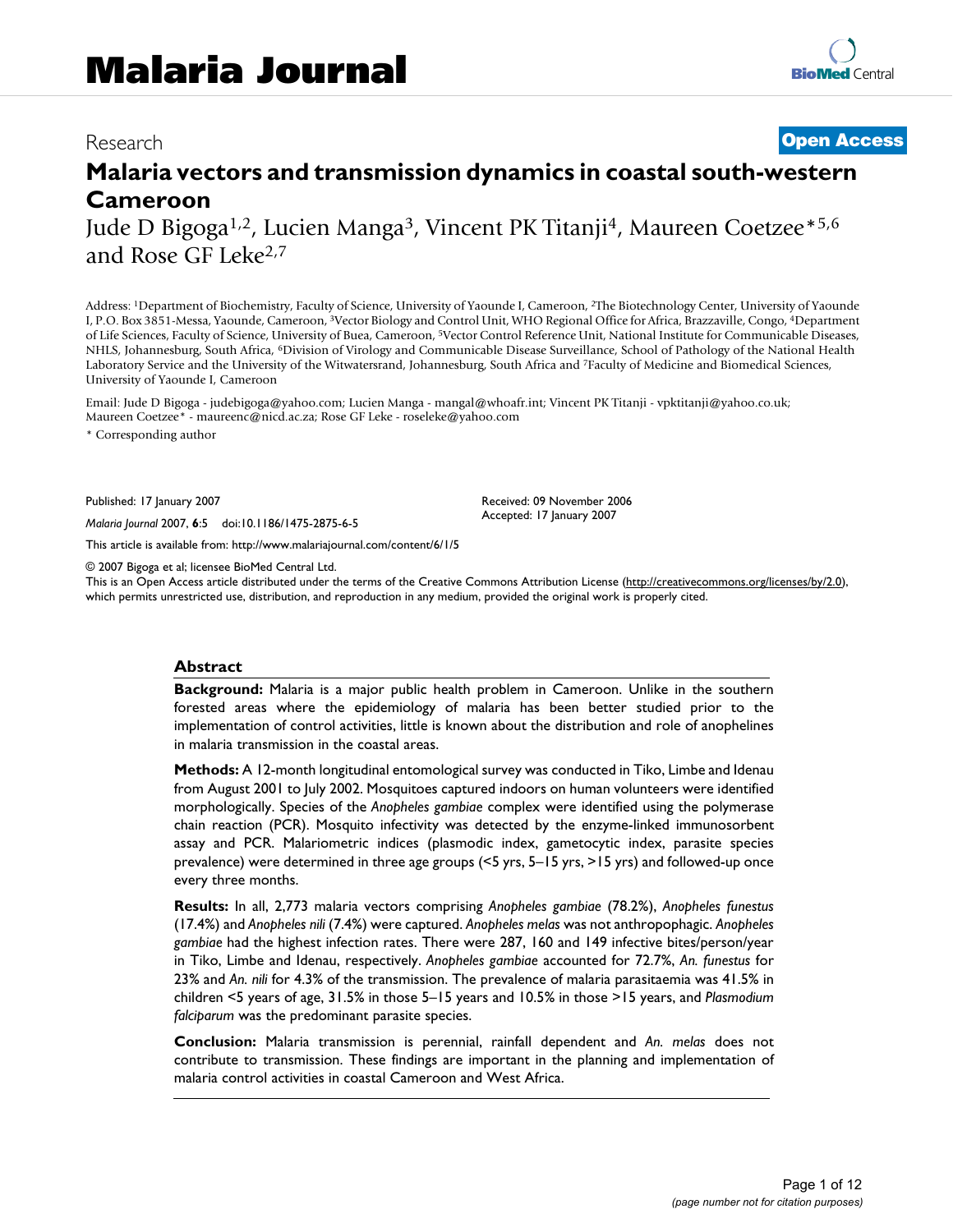# **Background**

Malaria is a major public health problem in Cameroon [1- 3]. Over 900,000 clinical cases occur yearly and are responsible for 40–45% hospital consultations, 20% hospital admissions and 35–40% deaths. Children less than five years old are the most affected [4]. Despite efforts made by the National Malaria Control Programme to curb the disease burden, the prevalence is seemingly on the increase. Previous studies have attributed this to the increasing spread of drug resistance in the parasite, insecticide resistance in the vectors, inadequate and inconsistent allocation of resources for control [\[5](#page-10-0)[,6\]](#page-10-1) and the presence of very efficient mosquito vectors of *Plasmodium falciparum* [7-9].

Malaria vector control activities in Cameroon focus mainly on the use of insecticide-treated bed nets. However, the implementation of effective vector control strategies requires requisite information on the vector population structure, their distribution and efficiency in malaria transmission. Previous studies in Cameroon have shown that the intensity and duration of transmission, as well as the vector species, vary greatly between different eco-zones of the country, from perennial transmission in the southern forested regions to seasonal and unstable transmission in the northern Sudano-savannah and Sahelian savannah regions [8-13]. At least 14 out of the 45 species of *Anopheles* described in Cameroon are capable of transmitting malaria. The most common and efficient vector species are *Anopheles gambiae, Anopheles. arabiensis Anopheles funestus, Anopheles nili* and *Anopheles moucheti* [14]. Species such as *Anopheles paludis*, *Anopheles pharoensis* and *Anopheles hankocki* play only minor, secondary roles in malaria transmission [8,15].

Although *Anopheles melas*, a member of the *An. gambiae* complex, is purported to be an important malaria vector along the coast of many West African countries, its importance in malaria transmission in Cameroon is not clear. Although few studies have reported on the occurrence of *An. melas* in Cameroon [16], currently there is insufficient information on its abundance and infection rates. This may be due, in part, to the fact that early studies on *An. gambiae s.l.* relied on morphological identification only and more recent studies have not used modern methods like PCR because they are expensive and expertise demanding.

Unlike in the southern forested and northern savannah regions of Cameroon, where the epidemiology of malaria has been better studied prior to the implementation of malaria control activities, very little is known about the vectors and their contribution to malaria transmission in the coastal areas. The coastal area of south-west Cameroon is a characteristic ecological area. It has undergone

serious environmental modifications over the years owing to rapid growth in population, urbanization and the agroindustrial activities of the Cameroon Development Corporation (CDC), the largest agricultural scheme in central Africa. Such modifications can lead to ecological changes that affect the vector population structure, distribution and density, all of which would impact on the efficiency in transmitting malaria. Thus, this paper describes the anopheline species composition and malaria transmission dynamics in three localities (Tiko, Limbe and Idenau) along the Atlantic coast of south-western Cameroon.

# **Methods**

#### *Description of the study area*

The study was conducted in Tiko (Small Ikange) 4° 04'N, 9°17'E – a rural setting; Limbe (Middle Farm) 4°02'N, 9°11'E – a cosmopolitan town; and Idenau (Bibunde-Scipio) 4°01'N, 9°03'E – a semi-urban vicinity situated along the Atlantic coast of Cameroon. Idenau borders the Atlantic Ocean; while Tiko is situated 20 km from Limbe, 50 km from Idenau and 19 km from the coastline. Limbe is situated 30 km from Idenau and 8 km from the coastline. The area lies within the tropical rain forest region of Central Africa and harbours the largest agro-industrial scheme in the country and sub region, the Cameroon Development Corporation (CDC). Crops grown in the plantations include rubber (*Fiscus elastica*) and banana (*Musa spp.*) in Tiko, and oil palm (*Elaies Spp.*) in Tiko, Limbe and Idenau. Plantation workers are housed in camps with few medical facilities at their disposal. The population is highly heterogeneous comprising people from almost every ethnic community in Cameroon, some parts of neighbouring Nigeria, Niger and Ghana. The climate is typically equatorial with a mean annual temperature of 26°C, mean annual rainfall of 2,000–10,000 mm and 88% relative humidity. There are two seasons; the dry season from November to February and the wet season from March to October.

# *Study design and ethical considerations*

A longitudinal study was carried out for 12 months from August 2001 to July 2002. Permission to carry out this study was obtained from the Human Resources and Health departments of the Cameroon Development Corporation (CDC), and an ethical clearance obtained from the National Ethical Review Committee of Cameroon. A sensitization rally was organized with the population during which the purpose of the study was clearly explained. Participation in the study was voluntary. All diagnosed cases of malaria were treated for free, following recommendations set by the national malaria control program.

# *Collection and processing of adult mosquitoes specimens*

For two consecutive nights (6:00 pm–6:00 am) every month, at each site (total 72 nights), mosquitoes were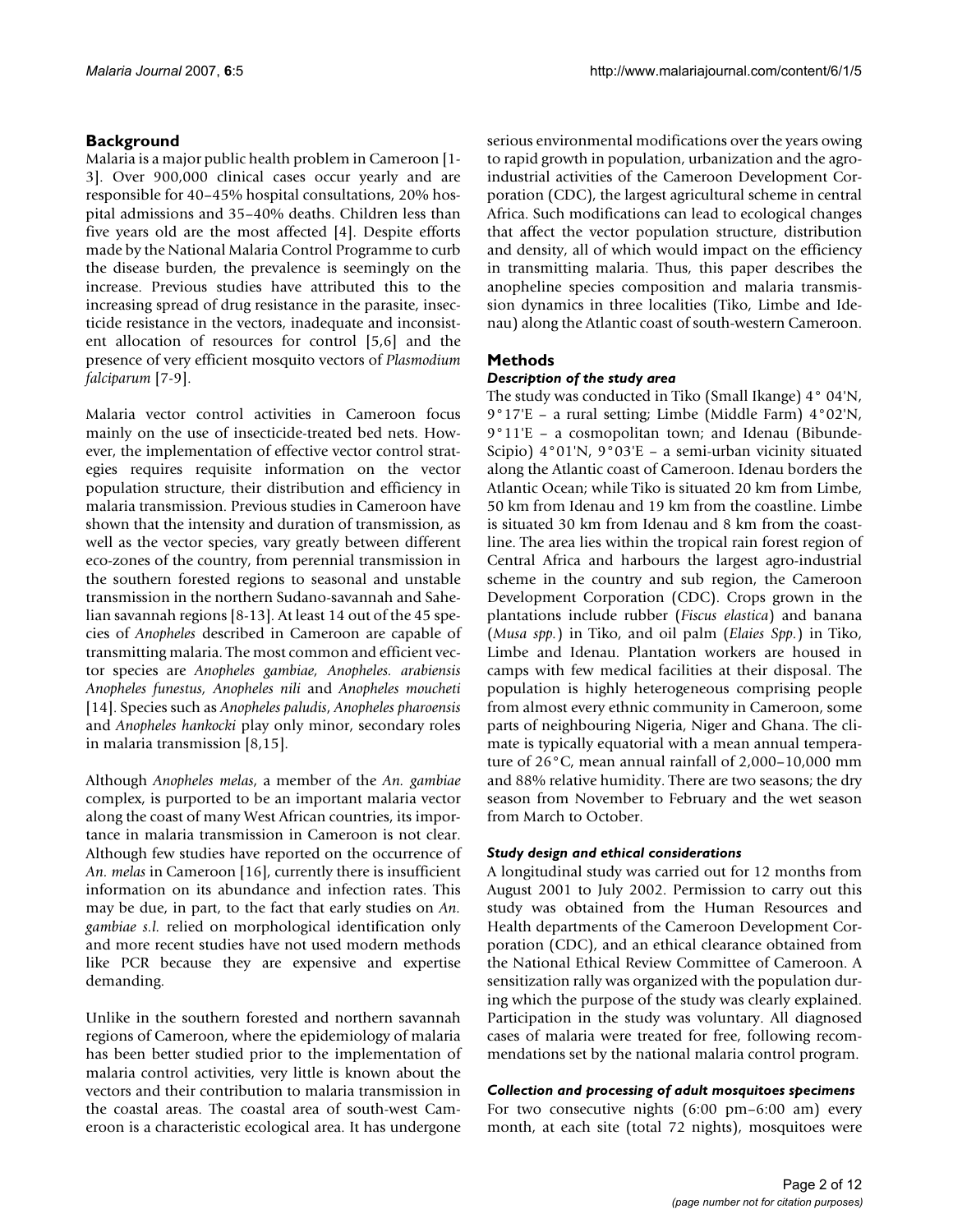captured indoors on six human volunteer collectors using the human landing catch method. These were sorted and the anophelines morphologically identified to groups using the taxonomic keys of Gillies and De Meillon [17] and Gillies and Coetzee [18]. The ovaries of a random sample of unfed specimens were extracted and examined for parity determination [19]. The carcasses of each dissected and those undissected mosquitoes were individually preserved on cotton wool over a desiccant (silica gel) in labeled tubes for the necessary immunological and molecular biologic analyses.

# *Larval collection, rearing and processing of adult*  **Anopheles gambiae**

*Anopheles gambiae* larvae were collected from potential breeding sources by dipping. The larvae were graded into different breeding containers according to whether they were in their first, second, third or fourth instars. The larvae were fed with finely ground dog biscuit until the adults emerged. The emerging adults were maintained on 10% sugar solution until identified to species level by polymerase chain reaction (PCR) as described by Scott et al. [\[20\]](#page-10-2).

#### *PCR identification of the* **Anopheles gambiae** *complex*

In cases where the number of *An. gambiae* mosquitoes collected per month exceeded 40, the legs and wings of at least 40 were used for species identification by the polymerase chain reaction method [[20\]](#page-10-2). Positive control mosquitoes for *An. melas*, *An. gambiae s.s.*, *An. arabiensis* and *Anopheles quadriannulatus* (obtained from the National Institute for Communicable Diseases, Johannesburg, South Africa) and negative controls (tubes containing all the components of a PCR reaction mixture but without template DNA) were assayed simultaneously. *Anopheles gambiae* specimens were identified to molecular M or S form as described by Favia and others [21].

#### *ELISA for detection and PCR for confirmation of parasite infections in mosquitoes*

The head and thorax of each mosquito were separated from the rest of the body, homogenized in blocking buffer (0.5%Casein, 0.1 N NaOH,  $1 \times PBS$ ) and a portion of the homogenate assayed by ELISA for the presence of circumsporozoite antigens (CSA) of *P. falciparum*, *Plasmodium malariae*, *Plasmodium ovale* and two *Plasmodium vivax* strains (Pv210 and Pv247) [22,[23](#page-10-3)]. Positive controls (Kikergaard & Perry Laboratories, USA) and negative controls (uninfected laboratory reared mosquitoes) were assayed simultaneously. A specimen was considered positive if a visual green colour was detected with an OD value (at 405 nm) of at least the mean of the negative controls plus two standard deviations [24]. *Plasmodium* DNA was extracted from the remainder of the head-thorax homogenate of all ELISA positive specimens using phenol and examined for

sporozoites by PCR [25,26]. To minimize having false positive ELISA [27,28] only PCR confirmed specimens were used to determine the infection rates. Sporozoite densities and Sporozoite antigen equivalencies were estimated using standard graphs for estimating sporozoite numbers from absorbance values provided with the ELISA kit.

### *Malaria prevalence survey*

Malaria prevalence surveys were conducted four times in the human population: in August 2001 (rainy season), November 2001 (transition: rainy to dry season), February 2002 (dry season) and May 2002 (transition: dry to rainy season), in a cohort of subjects from thirty randomly selected homes at each study site. Thick and thin blood smears were made using finger prick blood samples. The blood smears were fixed in methanol (thin smears only), and stained with Diff-quick stain (Baxter International, Deerfield, IL, USA). The thick smears were independently examined for the presence of malaria parasites by two microscopists (unaware of each other's results). An individual was considered positive if malaria parasites were detected in the blood smear. A blood smear was considered negative if parasites were not detected after examining 200 oil-immersion fields of the thick smear. When malaria parasites were detected in a blood film, the parasite density was determined by counting the number of parasites present per 200 white blood cells in a thick smear and multiplying by 40 to arrive at an approximate parasite count per microlitre of blood. This was based on the assumption that the average WBC count was 8,000/μl blood [29]. The gametocyte index was calculated as the proportion of positive slides containing gametocytes after examining 200 oil-immersion fields. The thin smears were examined to identify the *Plasmodium* species. However, species identification was further confirmed by PCR, using *Plasmodium* DNA isolated by the chelex method from a portion of each blood sample collected on filter paper [[30\]](#page-11-0).

# *Data analysis*

The total number of mosquitoes collected, irrespective of the species, was used to assess the level of nuisance to man. Entomological parameters considered were: 1) Manbiting rate (ma), calculated as the average number of bites received per person per night of collection; 2) Infection rate, measured as the proportion of mosquitoes found to contain circum-sporozoite antigen by ELISA. 3) Parity rate, measured as the ratio of parous mosquitoes to the sum total of parous and nulliparous mosquitoes dissected. 4) Entomological Inoculation Rate (EIR), which was calculated as the product of the man biting rate and circumsporozoite antigen rate as confirmed by PCR. Sporozoite densities and Sporozoite antigen equivalencies were estimated using standard graphs provided with the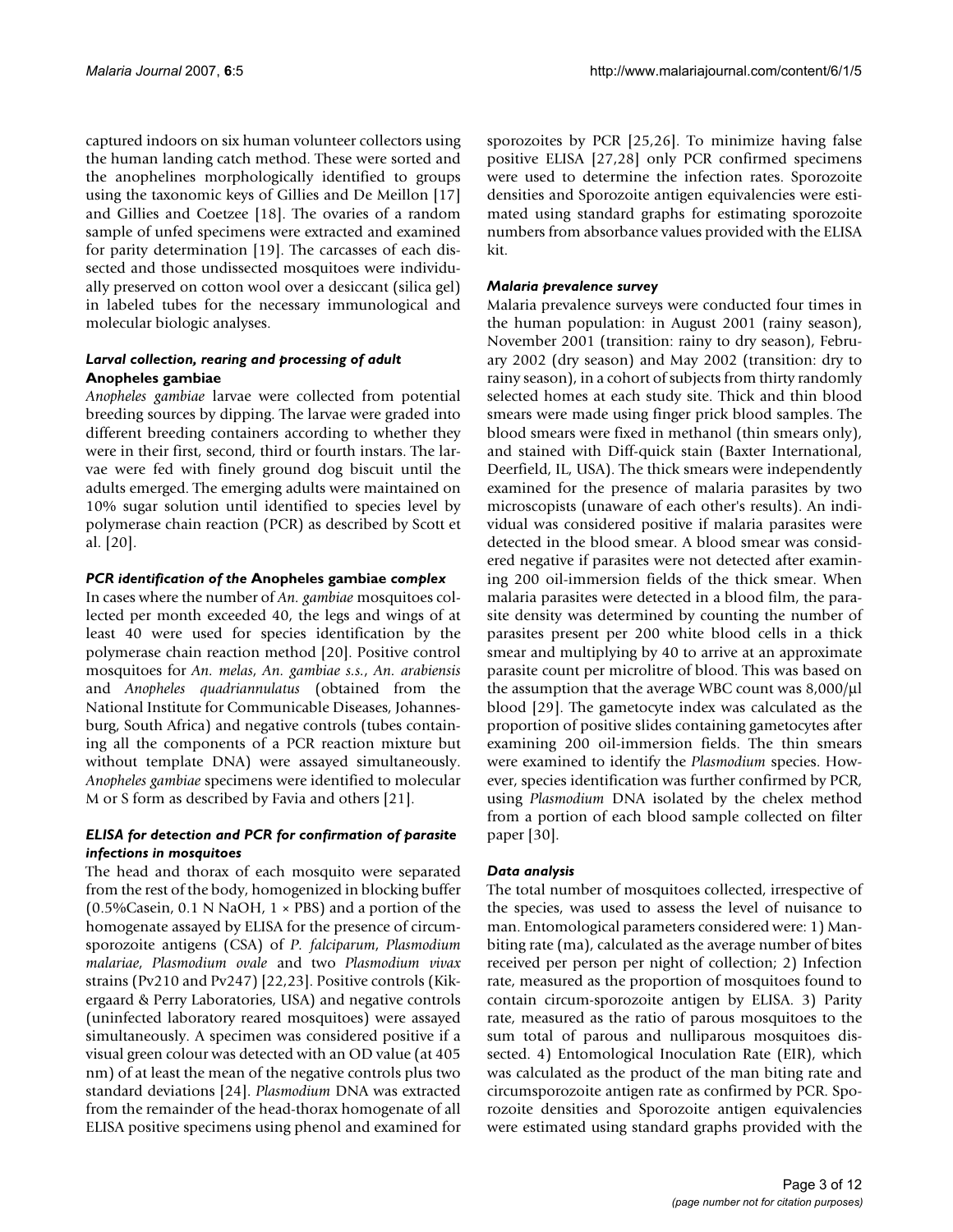ELISA kit. Chi-square statistics was used to compare the number of mosquitoes at different sites and CSA rates.

# **Results**

# *Composition of mosquito species biting humans*

A total of 3,852 mosquitoes were collected during 432 human nights at the three localities. The species found were *An. gambiae* (57%), *An. funestus* (10%) and *An. nili* (5%) as the malaria vectors, and *Anopheles rufipes* (9%), *Culex* spp. (17%) and *Mansonia* spp. (2%) as non-malaria vectors. Table 1 shows the distribution of mosquito species by locality. Amongst the 2,773 female *Anopheles* vectors of malaria collected 79% were *An. gambiae*, 14% *An. funestus* and 7% *An. nili*. The density of anopheline species followed trends in rainfall patterns, peaking during periods of heavy rainfall especially between July and September (Figure 1).

Out of the 2,168 *An. gambiae* collected feeding on humans, all 1,240 identified by PCR were *An. gambiae s.s.* and only the M molecular form was detected. No *An. melas* was identified amongst specimens caught biting humans at all three localities. Adult *An. gambiae* complex mosquitoes bred from larval collections were identified as *An. gambiae s.s*. M form (85.6%) and *An. melas* (14.4%) with the latter species found only in Limbe and Idenau (Table 2).

# *Parity rates*

Table 3 gives the parity rates of the malaria vectors in the three localities. The overall parity rate was  $64.2\%$  (n = 1520). Generally, *An. gambiae* had very high parity rates at all the localities, although there were more parous *An. nili* in Tiko (75.8%). The parity rates were observably higher during the dry season with peak monthly feeding for the parous mosquitoes consistently between 24:00 and 02:00 hours. The number of *An. funestus* mosquitoes collected in Limbe and Idenau was too small for statistical analysis.

# *Biting rates and seasonality*

The mean daily biting rate was highest for *An. gambiae* (Table 4). Where *An. nili* was found, particularly in Tiko, peak biting was in May, while *An. funestus* peaked in March. The mean daily biting rates (bites/person/night) varied seasonally, increasing with the amount of rainfall (Figure 2). The peak bite rate was recorded during August, in the peak of the rainy season. The frequency of human attack at night was observed to increase gradually between 20:00 and 22:00 hours, then peaking between 22:00 and 02:00 hours and then declining speedily towards dawn. The biting rate was generally higher in Tiko.

# *Vector infection rates*

Details of the mean CSA rates and monthly variation by locality and by vector species are shown in Table 4 and

Figure 3. When the 2,773 female *Anopheles* mosquitoes were examined by ELISA only, 298 (10.7%) were found to be infected. Following PCR on the positive ELISA specimens, 263 (9.48%) out of the 298 were positive for either *P. falciparum* or *P. malariae* or both (88.3% confirmation rate). Of these, there were 8.3% infections in *An. gambiae*, 17.8% in *An. funestus* and 6.3% in *An. nili*. Generally, *An. funestus* had higher CSA rates compared with *An. gambiae* and *An. nili*, where they co-existed. CSA rates of up to 40% were recorded between June and October, during the rainy season.

Of the 263 PCR-confirmed infections detected in the vectors, 90% were *P. falciparum* and 10% *P. malariae*. Neither *P. ovale* nor *P. vivax* infections were found in the mosquitoes. Only 5% of the mosquitoes (all *An. gambiae*) carried mixed *Plasmodium* infections. There were more infected *An. gambiae* during the wet season, maintaining low but similar proportions throughout the other months of the year. The estimated mean sporozoite density for all positive anophelines was 1,200 for *P*. *falciparum* infections and 400 for *P. malariae*, while the antigen equivalence was 37.5 pg for *P*. *falciparum* and 12.5 pg for *P*. *malariae*.

In Tiko, 142 infections were detected, 77 in *An. gambiae* (91% *P. falciparum* and 9% *P. malariae*), 52 in *An. funestus* (92.3% *P. falciparum* and 7.7% *P. malariae*) and 13 in *An. nili* (all *P. falciparum*). No cases of mixed infections were found. In Limbe, there were  $8.4\%$  (n = 619) infections in *An. gambiae*, 11.4% (n = 79) in *An. funestus* and none in *An. nili*. The highest number of infections (28.5%) was recorded in January and in April. Infected *An. funestus* were found only during three months (September, January and July). The difference between the CSA rates for *An. funestus* and *An. gambiae* in Limbe was not significant (p = 0.3). In Idenau, there were  $10.8\%$  (n = 463) infections in *An. gambiae* and 10/15 in *An. funestus*. Infections in *An. gambiae* were found only during the rainy season, increasing steadily from the onset of the rains and peaking in September (33.3%).

# *Entomological inoculation rates (EIR)*

Details of the number of infective bites/person/year (ib/p/ y) by vector species in the three localities are presented in Table 4. Figure 4 shows the monthly variation in the combined EIRs for the vector species in the surveyed areas. The annual EIR in Tiko was 287 ib/p/y, where *An. gambiae* was the main vector species and was responsible for 177 [95%CI: 161.0–193.1] ib/p/y. It contributed to transmission every month of the year and more intensely during the rainy season, with a peak in August  $(56 \text{ ib}/p/m)$ . *Anopheles funestus* and *An. nili* were the secondary vectors, with *An. funestus* transmitting malaria only during the rainy season with a peak in September (33 ib/p/m). In Limbe and Idenau, where *An. gambiae* and *An. funestus*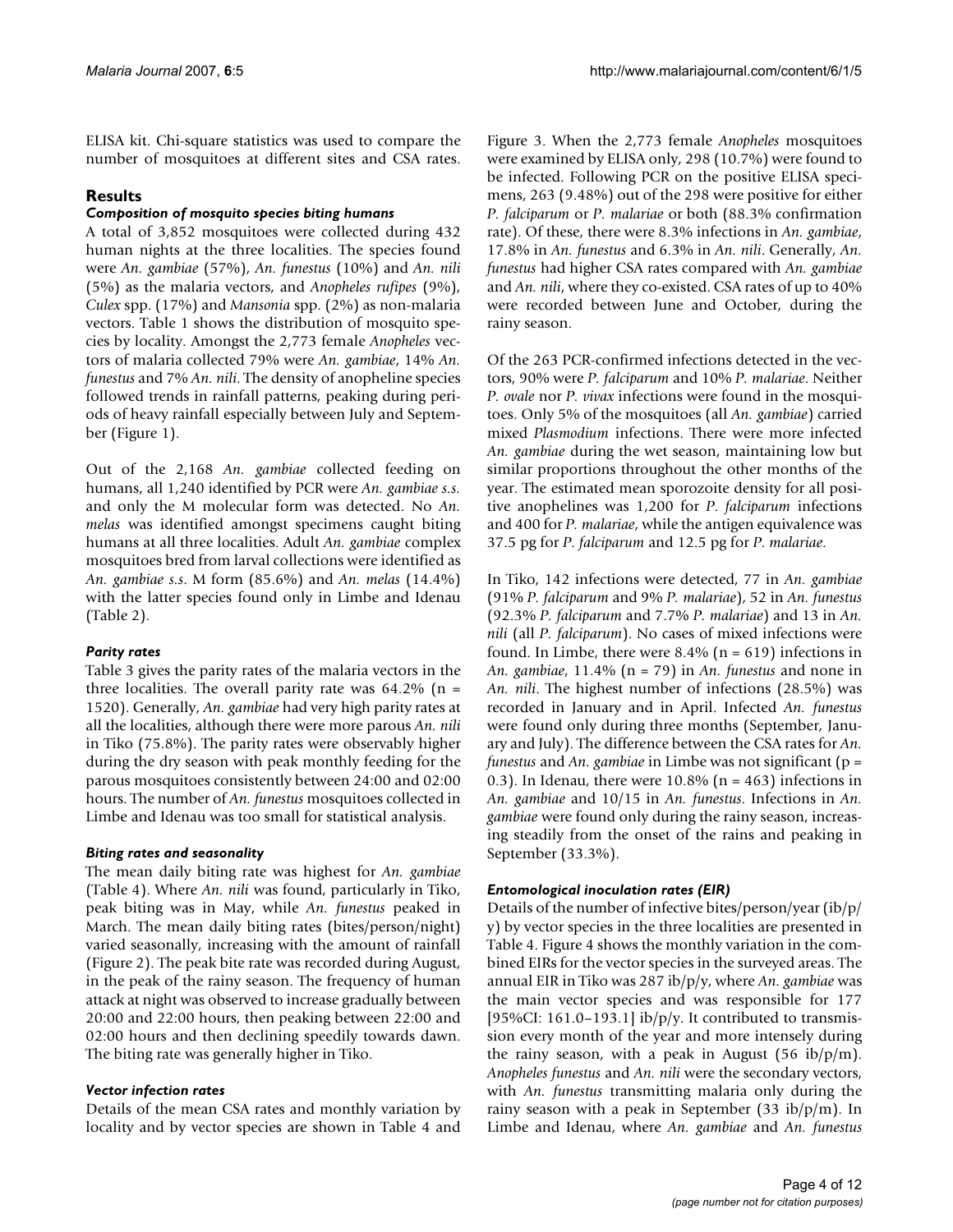|                     | Mosquito species   | Tiko       | Limbe       | Idenau         | <b>Total Collected</b> |
|---------------------|--------------------|------------|-------------|----------------|------------------------|
| Malaria vectors     | Anopheles gambiae  | 1086 (51%) | 619 (56.5%) | 463 (74.5%)    | 2168                   |
|                     | Anopheles funestus | 305 (14%)  | 79 (7.2%)   | 15(2.5%)       | 399                    |
|                     | Anopheles nili     | 205 (10%)  |             | $\blacksquare$ | 206                    |
| Non-malaria vectors | Anopheles rufipes  | 334 (16%)  | 23(2%)      | $\blacksquare$ | 357                    |
|                     | Culex sp.          | 135 (6%)   | 365 (33.3%) | 135(21.7%)     | 635                    |
|                     | Mansonia sp.       | 70 (3%)    | 9(1%)       | 8(1.3%)        | 87                     |
|                     | Total              | 2135(100%) | 1096 (100%) | 621 (100%)     | 3852                   |

**Table 1: Distribution of the mosquito populations biting humans by study locality in coastal Cameroon.**



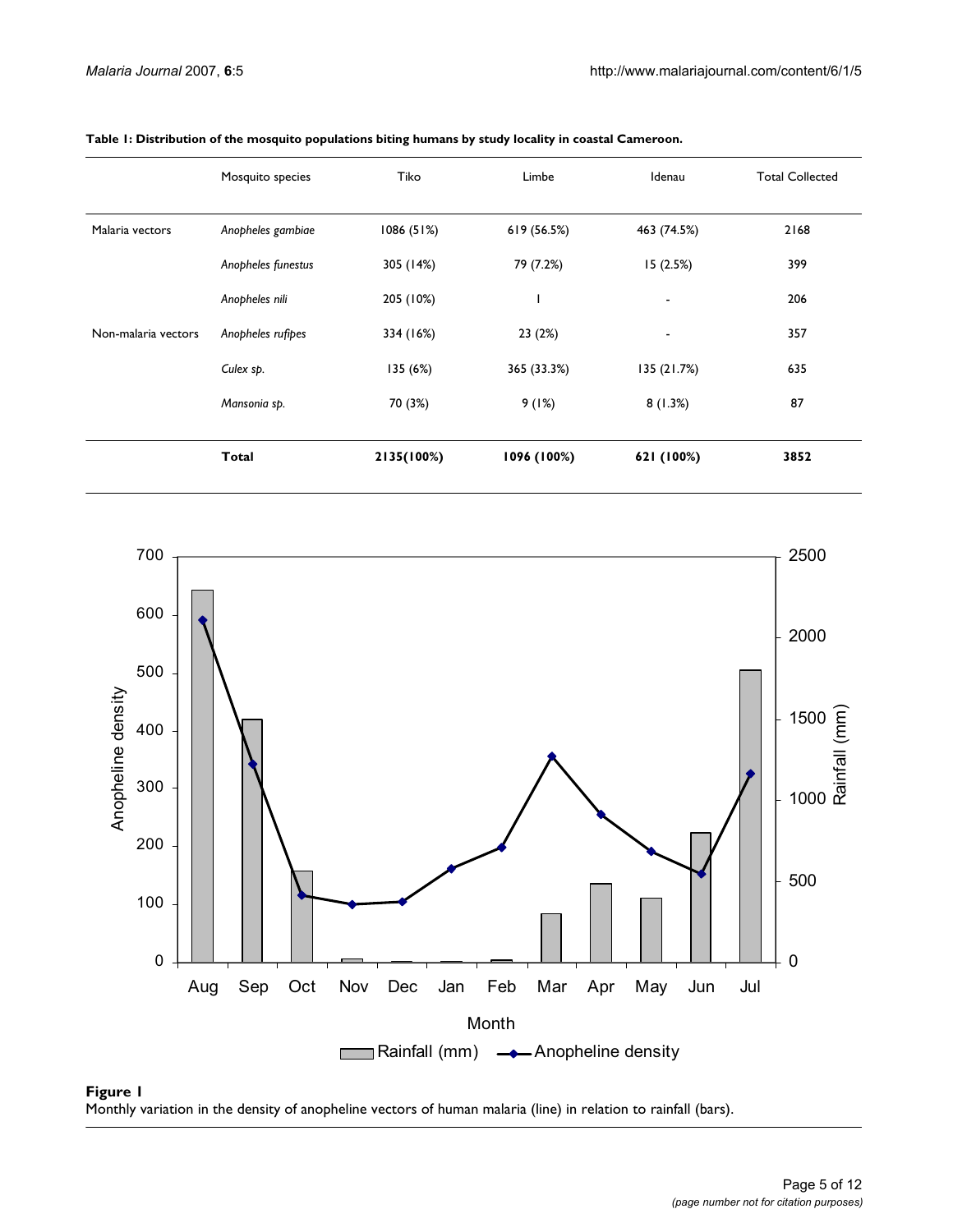|              |                    | Adult Anopheles gambiae feeding on humans |                       |        | An gambiae bred from larval collections |                        |        |                    |
|--------------|--------------------|-------------------------------------------|-----------------------|--------|-----------------------------------------|------------------------|--------|--------------------|
| Locality     | Total<br>collected | Total<br>examined by<br><b>PCR</b>        | Anopheles gambiae s.s |        | Total<br>examined By<br><b>PCR</b>      | Anopheles gambiae s.s. |        | Anopheles<br>melas |
|              |                    |                                           | M form                | S form |                                         | M form                 | S form |                    |
| Tiko         | 1086               | 540                                       | 540 (100%)            | 0      | 60                                      | 60 (100%)              | 0      | 0                  |
| Limbe        | 619                | 400                                       | 400 (100%)            | 0      | 60                                      | 52 (86.7%)             | 0      | 8(13.3%)           |
| Idenau       | 463                | 300                                       | 300 (100%)            | 0      | 60                                      | 42 (70%)               | 0      | 18(30%)            |
| <b>Total</b> | 2168               | 1240                                      | 1240 (100%)           | 0      | 180                                     | 154 (85.6%)            | 0      | 26 (14.6%)         |

**Table 2: Distribution of** *Anopheles gambiae* **complex adults caught feeding on humans and bred from larval collections in Tiko, Limbe and Idenau, coastal Cameroon.**

were the only vectors, *An. gambiae* was predominant and responsible for 133/160 [95%CI: 123.7–142.2] ib/p/y in Limbe and for 124/149 [95%CI: 115.0–132.9] ib/p/y in Idenau. Peak transmission in Idenau was in July, during the rainy season.

#### *Malaria prevalence survey*

#### *Plasmodic index (PI)*

The prevalence by age group was  $41.5\%$  (n = 595) for those less than 5 years of age,  $31.5\%$  (n = 923) for those 5–15 years old and 10.5% ( $n = 172$ ) for those older than 15 years (Figure 5). The plasmodic index in Tiko was 39% (n = 587) and distributed as 50.7%, 40.4% and 12% for the age groups <5 years, 5–15 years and >15 years respectively. The highest number of cases (67/164) was recorded in May, in the early parts of the rainy season and least in November (38/126), the transition from rainy to dry season. The plasmodic index in February was  $44.9\%$  (n = 127) and in August 36% ( $n = 200$ ). A significant difference was observed in the between season plasmodic indices ( $p = 0.04$ ).

The plasmodic index in Limbe was  $25.3\%$  (n = 689) distributed as 22.2%, 21.5% and 15% in the <5 years, 5 – 15 years > 15 years respectively. The prevalence during each sampling period was  $22.6\%$  (n = 208) in August, 20.6%

 $(n = 247)$  in November, 20.9%  $(n = 116)$  in February and 21.2% (25/118) in May. The difference between sampling periods was not significant ( $p = 0.9$ ). The prevalence in Idenau was  $42.7\%$  (n = 174). The most affected were the age group < 5 years old with a prevalence of 54%. The age group 5–15 years had a prevalence of 39% (n = 213). No infections were found in persons older than 15 years.

#### *Parasite species*

Infections were detected as either single infections of *P. falciparum* only, mixed infections of *P. falciparum* and *P. malariae* or a cocktail of *P. falciparum*,*P. malariae* and *P. ovale. Plasmodium falciparum* alone accounted for 85% of all infections detected. There were 14% cases of mixed infections of *P. falciparum* and *P. malariae* and 1% mixed infections of the three parasites.

A total of 121 infected cases were detected in Tiko with 83.5% single infections of only *P. falciparum*, 11.6% mixed *P. falciparum* and *P. malariae* infections and 4.9% triple infections of *P. falciparum*, *P. malariae* and *P. ovale*. At least 50% of all cases in Tiko during each sampling period were children less than five years old. In Limbe, 88% (n = 110) of the infections were *P. falciparum* alone. There were, 10% mixed infections of *P. falciparum* and *P. malariae*, and 1.8% mixed infections of *P. falciparum*,*P.*

**Table 3: Parity rates of the malaria vectors at the three study sites.**

| <b>Study site</b> | <b>Total No. Dissected</b> | <b>Species</b> | <b>Parity rate</b> |
|-------------------|----------------------------|----------------|--------------------|
| Tiko              | 823                        | An. gambiae    | $65.2\%$ (n = 528) |
|                   |                            | An. funestus   | $54.3\%$ (n = 175) |
|                   |                            | An. nili       | $75.8\%$ (n = 120) |
| Limbe             | 397                        | An. gambiae    | 63.8% (n = 351)    |
|                   |                            | An. funestus   | 56.5% (n = 46)     |
| Idenau            | 300                        | An. gambiae    | 69.4% (n = 285)    |
|                   |                            | An. funestus   | $53.3\%$ (n = 15)  |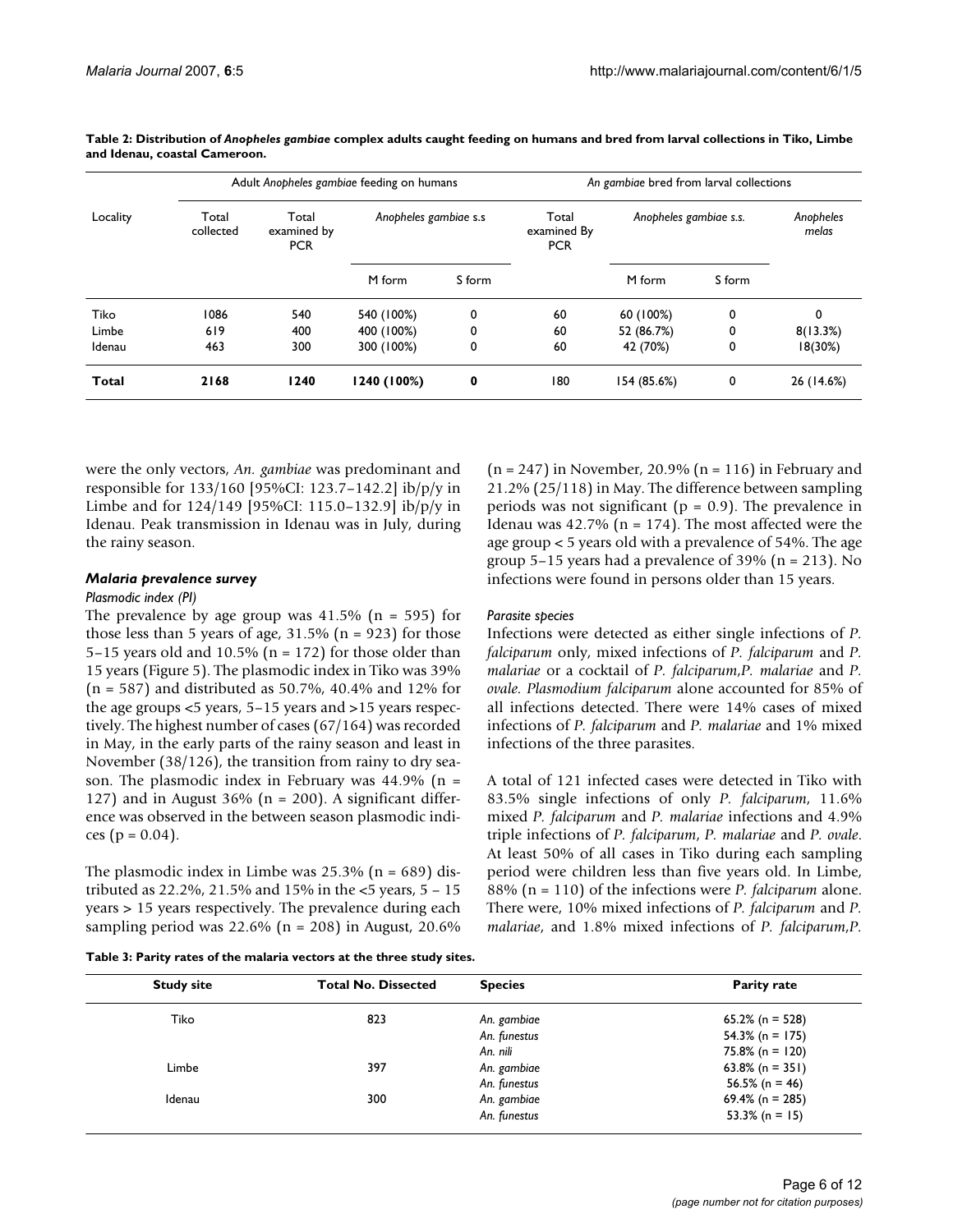| Locality |                 | Anopheles gambiae | Anopheles funestus | Anopheles nili  |
|----------|-----------------|-------------------|--------------------|-----------------|
| Tiko     | Total collected | 1086              | 305                | 205             |
|          | ma              | 7.5               | 2.1                | 1.4             |
|          | Tested for CSP  | 1086              | 305                | 205             |
|          | CSA rate        | $7.1 \pm 1.5\%$   | $17 \pm 4.2%$      | $6.3 \pm 3.3\%$ |
|          | EIR [95% CI]    | 177 [161.0-193.1] | 85 [69.8-100.1]    | 24 [14.8-33.2]  |
| Limbe    | Total collected | 619               | 79                 | ۰               |
|          | ma              | 4.3               | 0.6                |                 |
|          | Tested for CSP  | 619               | 79                 |                 |
|          | CSA rate        | $8.4 \pm 2.0\%$   | $11 \pm 7.0\%$     |                 |
|          | EIR [95% CI]    | 133 [123.7-142.2] | 27 [22.4-31.68]    |                 |
| Idenau   | Total collected | 463               | 15                 |                 |
|          | ma              | 3.2               | 0.1                |                 |
|          | Tested for CSP  | 463               | 15                 |                 |
|          | CSA rate        | $10.8 \pm 2.8\%$  | 10/15              |                 |
|          | EIR [95% CI]    | 124 [115.0-132.9] | 25 [16.9-33.9]     |                 |

**Table 4: Mean daily man biting rates (ma), circumsporozoite antigen rates (CSA) and entomological inoculation rates (EIR – infective bites per person per year) of the malaria vectors by locality in coastal Cameroon.**



#### Figure 2 Relationship between rainfall and biting rate of the vectors in the three localities.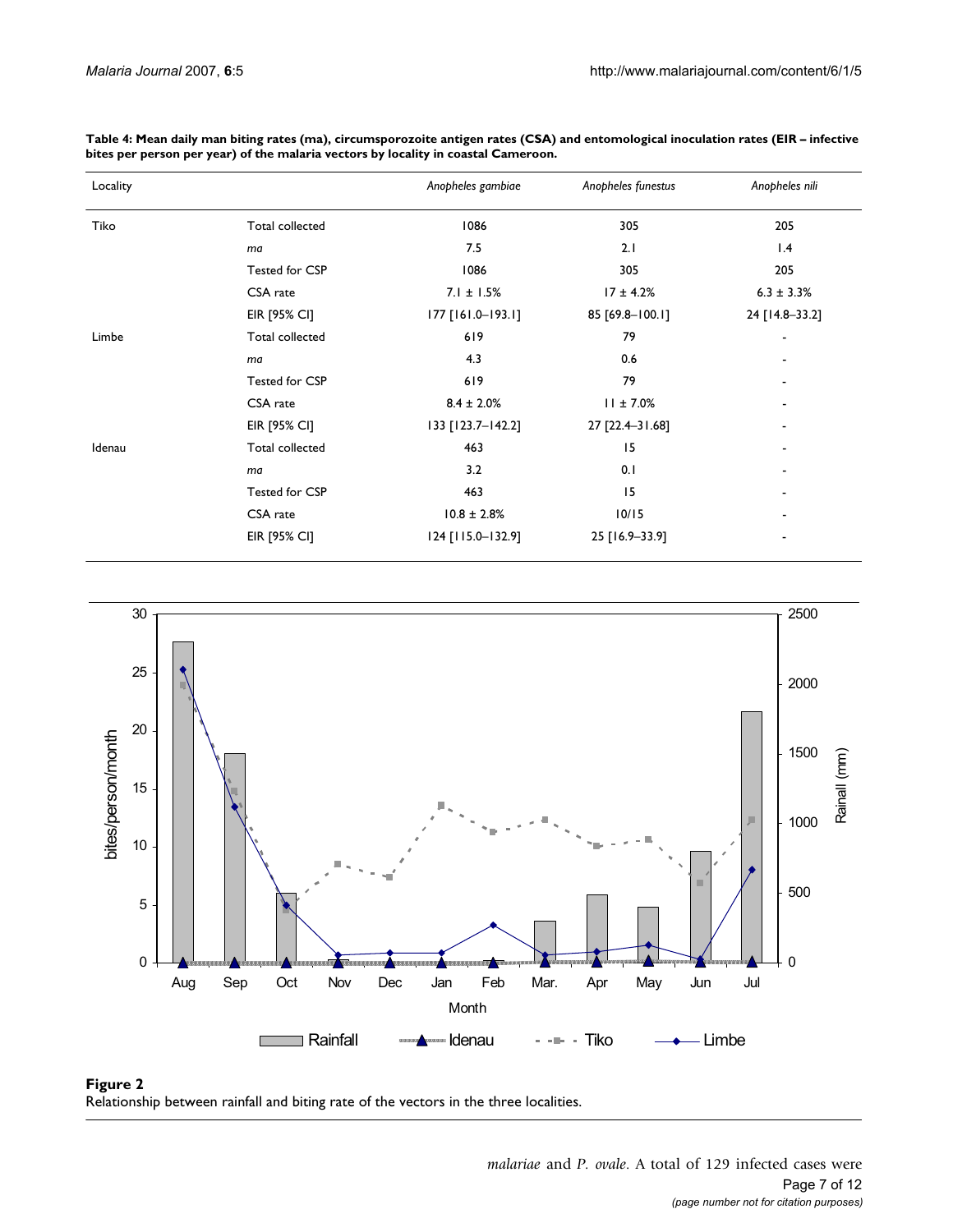

# Combined monthly circumspor Limbe and Idenau **Figure 3** ozoite antigen rates for *Anopheles gambiae, An. funestus* and *An. nili* in relation to rainfall in Tiko,

Combined monthly circumsporozoite antigen rates for *Anopheles gambiae, An. funestus* and *An. nili* in relation to rainfall in Tiko, Limbe and Idenau.



#### **Figure 4** Combined monthly Entomological Inoculation Rates for the vector species in Tiko, Limbe and Idenau

Combined monthly Entomological Inoculation Rates for the vector species in Tiko, Limbe and Idenau.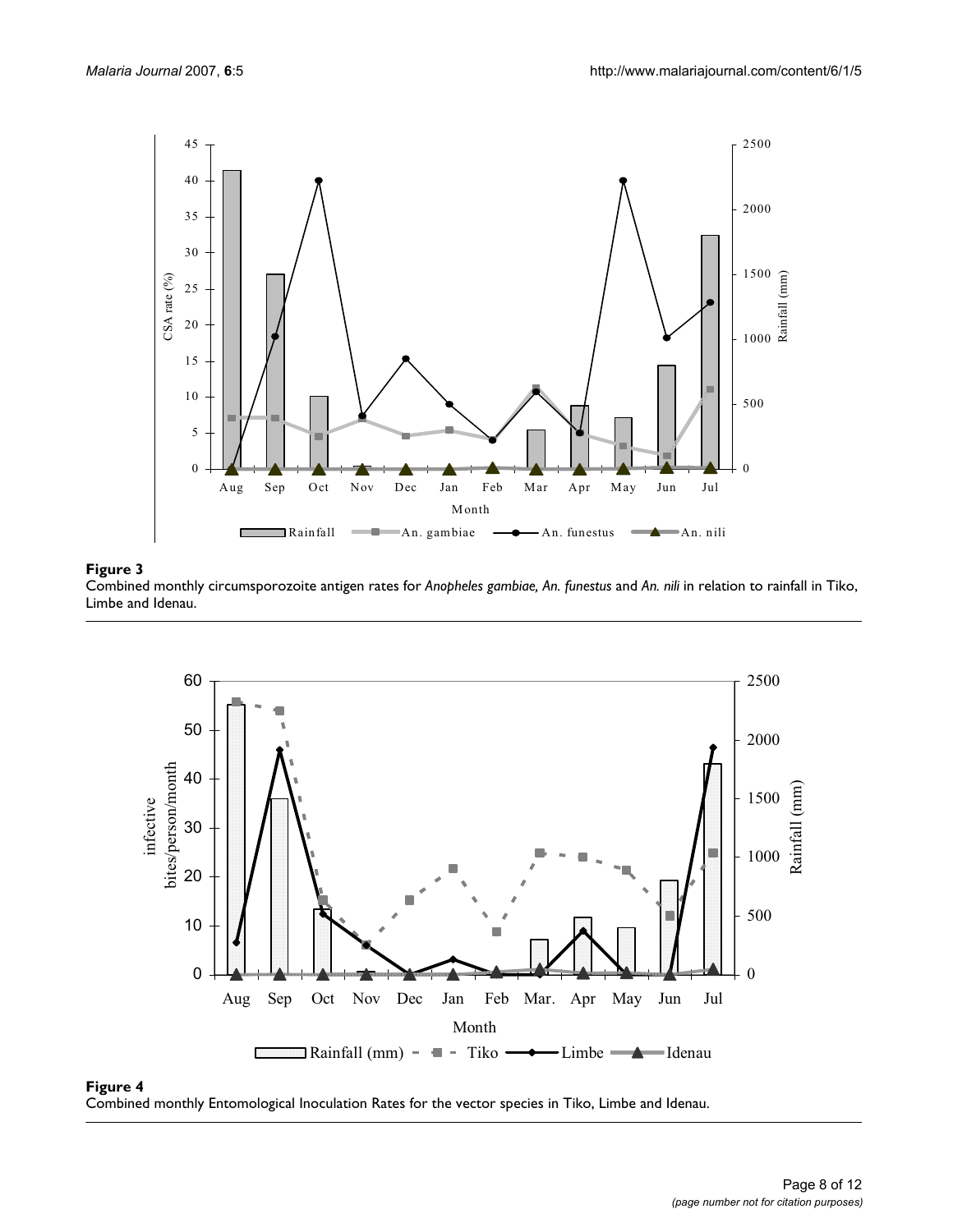

#### Prevalence of malaria parasitaemia by age **Figure 5** group and season in Tiko, Limbe and Idenau Prevalence of malaria parasitaemia by age group and season in Tiko, Limbe and Idenau.

detected in Idenau of which 92.2% were single infections of *P. falciparum*, 6.2% mixed infections of *P. falciparum* and *P. malariae* and 1.4% mixed infections of *P. falciparum, P. malariae* and *P. ovale*.*Gametocyte index*

The mean gametocyte index was 2.7% (n = 1691). All gametocytes were identified as *P. falciparum* and mostly in children less than five years of age. Table 5 shows the distribution of the mean gametocyte index at the three localities.

# *Parasite density*

Slide examination was done independently by two microscopists and the mean parasite density considered. Where the difference in parasite density was more than 20 parasites/μl, the slide was read by a third person and the mean of the two nearest values considered. In Tiko, the mean

| <b>Season</b>                                     | Locality                 |                          |                      |               |
|---------------------------------------------------|--------------------------|--------------------------|----------------------|---------------|
|                                                   | Tiko                     | Limbe                    | Idenau               |               |
| August 2001 (Rainy<br>Season)                     | $4/200$ (2.0 $\pm$ 0.1%) | $3/208$ (1.4 $\pm$ 0.1%) | $4/120$ (3.3 ± 0.1%) | 11/528(2.1%)  |
| November 2001<br>(Transition:Rainy-dry<br>season) | $4/134$ (3.0 ± 0.1%)     | $3/118$ (2.5 ± 0.1%)     | $6/95$ (6.3 ± 0.1%)  | 13/347 (3.7%) |
| February 2002 (Dry<br>season)                     | $5/127(4.0 \pm 0.1\%)$   | $2/116$ (1.7 ± 0.1%)     | $3/94$ (3.2 ± 0.1%)  | 10/337 (3.0%) |
| May 2002 (Transition: dry-<br>Rainy season)       | $3/126$ (2.4 ± 0.1%)     | $3/247$ (1.2 ± 0.1%)     | $4/106$ (3.8 ± 0.1%) | 10/479(2.1%)  |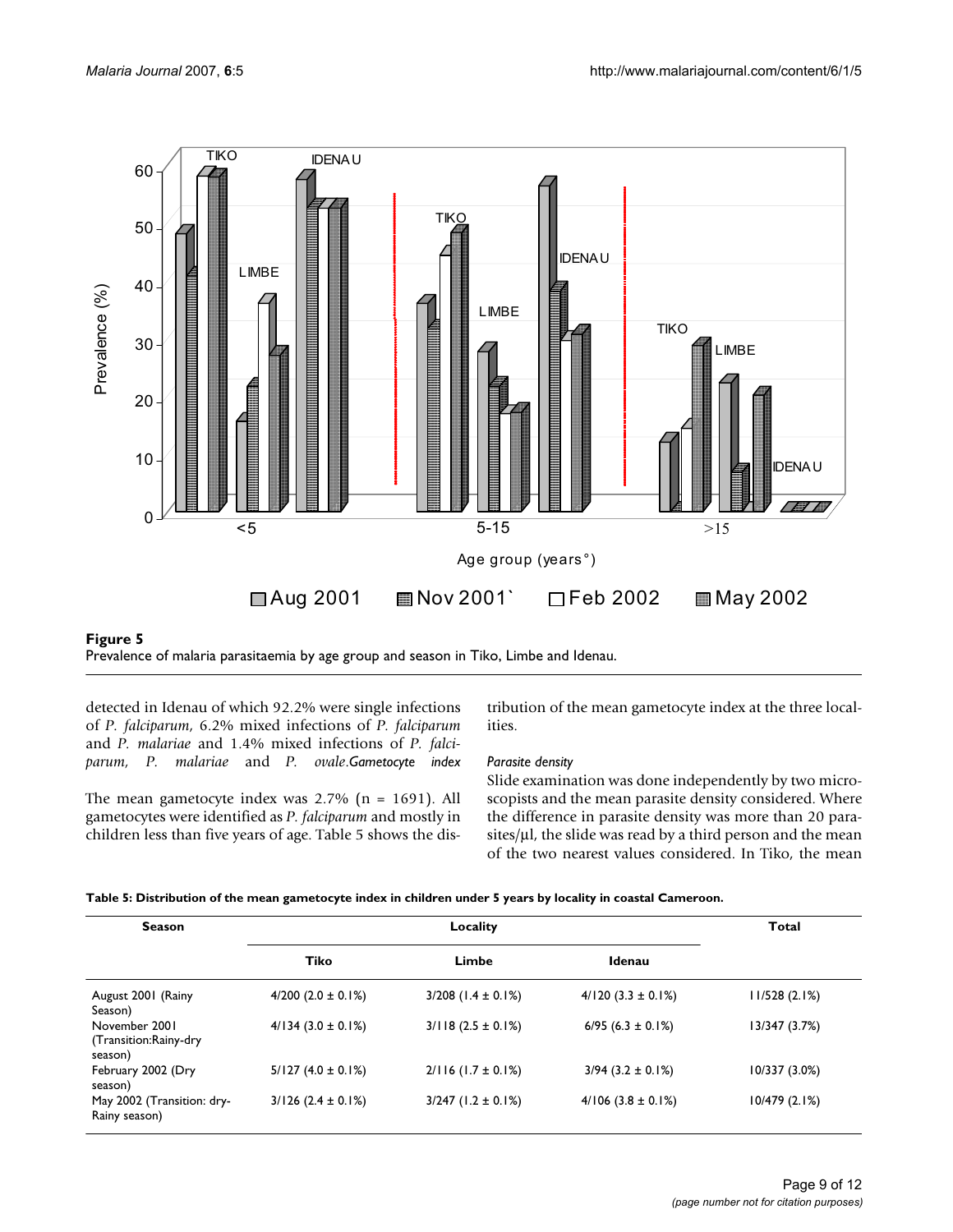parasite count throughout the four sampling periods was 6,035 parasites/μl of blood. The highest count (103,000/ μl) was determined in a two-year old in November, the end of the rains. In Limbe, the mean parasite count during the four sampling periods was 6,103/μl of blood and the highest count (90,000/μl) was detected in a one-year-old in May, during the rainy season. The mean parasite count in Idenau was 4,098/μl with the highest count observed in a one year old in May (56,000/μl) at the onset of the rains.

# **Discussion**

The findings of this study show clearly that malaria transmission in coastal south-west Cameroon is perennial with the intensity increasing with the prevalence of parasitaemia and amount of rainfall. The human population is therefore constantly exposed to infective mosquito bites that result in the development and maintenance of naturally acquired immunity [31]. As shown, an individual living in Tiko, Limbe and Idenau will on the average receive 287, 160 and 149 infective mosquito bites/year respectively. The prevalence of malaria parasitaemia was inversely related to age. The absence of malaria parasites in persons older than 15 years in Idenau is paradoxical, and may not be fully justified since only 11 individuals belonging to this age group accepted to be part of the study in this locality. The fact that gametocytes were found mainly in children less than five years of age suggests this age group as the major parasite reservoir for malaria vectors. Compared to the high CSA rates obtained, the gametocyte index was unexpectedly low. It is suggested that many of the participants might have been exposed to antimalarial drugs prior to the survey that resulted in the low gametocyte index.

*Anopheles gambiae* s.s. M molecular form, *An. funestus* and *An. nili* were the main malaria vectors in the surveyed areas with *An. gambiae* being predominant and the most aggressive. This observation in Tiko, a rural settlement, is different from that in the rural areas of southern-forested Cameroon where *An. gambiae* has been reported not to be the major malaria vector [32,33]. *Anopheles nili* was conspicuously present only in Tiko. *Anopheles funestus* was present in all three localities in low numbers, but generally had higher infection rates. This is due to its high anthropophily, which explains its efficiency in malaria transmission [17]. Vector abundance varied seasonally and increased with increasing rainfall, resulting in the proliferation of *An. gambiae* populations. The presence of *An. rufipes*, a better known zoophilic species [17], and other non malaria vectors is indicative of the level of nuisance that inhabitants of these areas get from these mosquitoes.

Interestingly, *An. melas* was absent amongst the human biting populations of the *An. gambiae* complex but

occurred in the samples reared from wild larvae from Limbe and Idenau. Unlike in many areas along the coast of West Africa where it is reported to be an important malaria vector [[34](#page-11-1)-36], *An. melas* appears not to play a role in malaria transmission in coastal Cameroon.

*Anopheles melas* was identified from breeding sources within 2 km from the coastline in Idenau and within 3 to 5 km from the coastline in Limbe. Its absence in Tiko may be due to several reasons ranging from human, climatic and ecological determinants such as reduction in the salt content or complete absence of saline water as distance from the coastline increases. With rapid growth in population, urbanization and agro-industrial activities within the CDC, this area has been deprived of its mangrove swamps that are preferential for *An. melas* breeding [36].

The observed parity rates were high. This indicates that older populations of mosquitoes tend to accumulate with time. This allows for increased feeding frequencies and thus, increased chances of the vectors becoming infected or even re-infected during subsequent feeding [37].

Although the infection rates (CSA rates) for *An. gambiae* showed high susceptibility to *P. falciparum* infection, the mean CSA rates for *An. funestus* were generally higher despite the small numbers. This is due to the marked affinity *An. funestus* has to humans and their dwellings, thus increasing their chances of becoming infected [38]. This does not, however, underestimate the role of *An. nili* having relatively high infection rates in this area. To minimize false positive CSA ELISA, only the heads and thoraxes were used and the presence of sporozoites was confirmed by PCR [27,28,39]. Thus, CSA rates were calculated using only specimens confirmed positive by PCR. The ability of *An. gambiae* to support the development and propagation of more than one parasite species at the same time is indicative that it can transmit more than one parasite species simultaneously, as earlier demonstrated in other areas of Africa [40,41]. The sporozoite densities in this study were lower than was reported in western Kenya and in Tanzania, implying that the number of heavy infections were smaller than the number of light infections [42,43].

Malaria transmission dynamics have been shown to vary greatly across Africa [14]. Mean annual inoculation rates vary from less than one to over  $1,000$  ib/p/y [[44,](#page-11-2)45]. The observed mean annual inoculation rates in Tiko, Limbe and Idenau are therefore high and corroborate previous studies in other parts of Cameroon [\[5,](#page-10-0)33,46-48]. Despite the higher infection rates observed for *An. funestus*, the EIR for *An. gambiae* was generally higher. This is probably due to a multiplier effect of the high density and biting rate of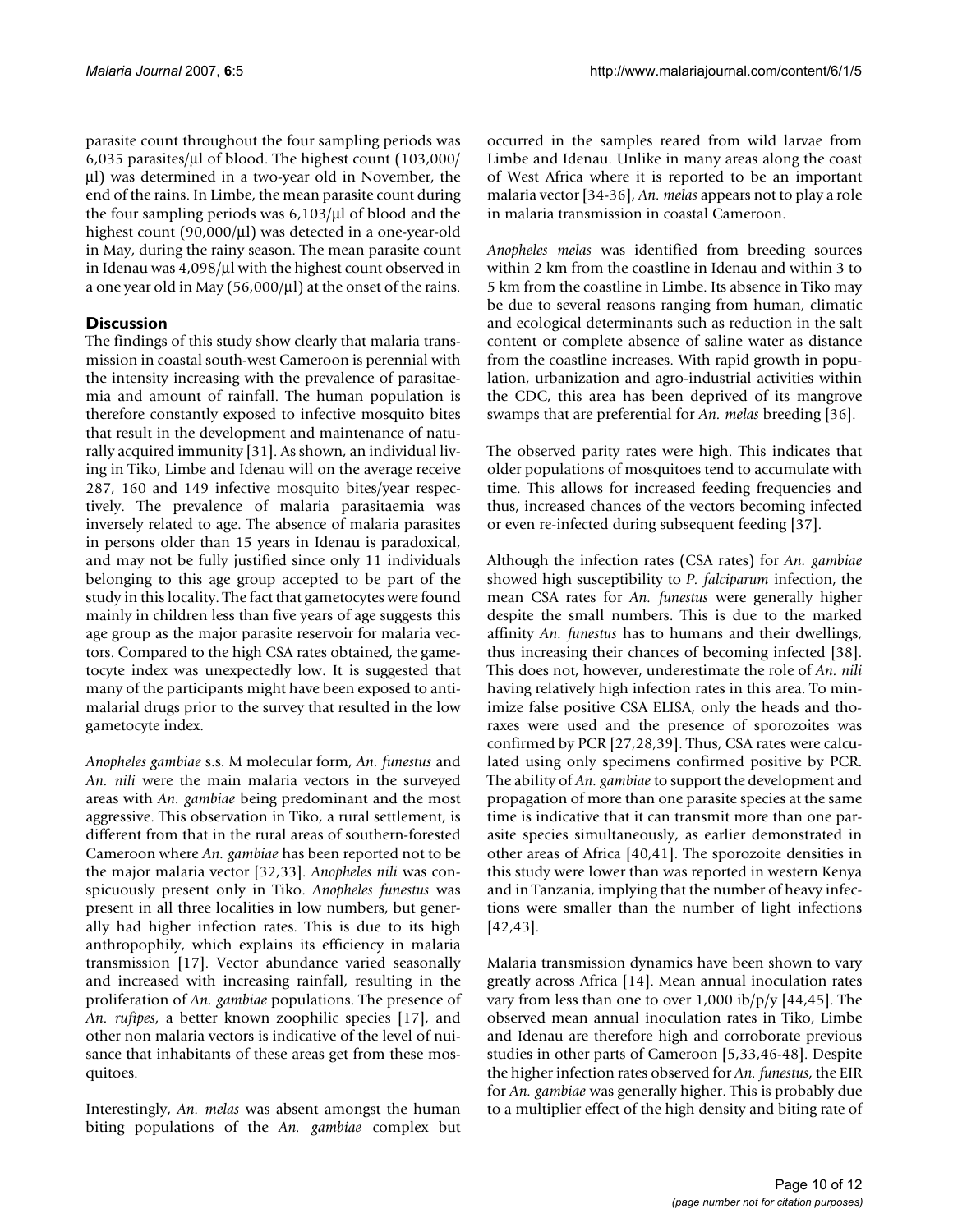*An. gambiae*, an observation similar to that in coastal Tanzania [42].

# **Conclusion**

Transmission in coastal Cameroon occurs perennially with the periodicity of heightened entomological inoculation rates coinciding with periods of increased vector density, biting rates, prevalence of malaria parasitaemia in the indigenous population and rainfall. *Anopheles melas*, apart from constituting only a minor proportion of the *An. gambiae* complex, was not anthropophagic, and therefore not an important vector in the surveyed areas. The findings provide a baseline for evidence-based planning and implementation of malaria control activities.

# **Authors' contributions**

JDB: Conception of study and experimental design, data collection, analysis and interpretation, preparation of the manuscript. LM: Contributed substantially to conception, study design, interpretation of data, and critically reading the manuscript for important intellectual content. VPKT: Contributed to designing and interpretation of the data as well as critically revising the manuscript. MC: Experimental design of the study and critically revised manuscript for intellectual content. RGFL: Participation in study design and coordination. Interpretation of the data, critically reading of the manuscript. All authors read and approved the manuscript.

#### **Acknowledgements**

This work received financial assistance from UNDP/world Bank/WHO special programme for Research and Training in tropical diseases N°. M8/181/ 4/B.308 and the National Institutes of Health (NIH) funded Human Immune Response to malaria in Endemic areas – International Collaboration in Infectious Disease Research (HIRE-ICIDR) malaria Project No.U01- A1135839, MD USA. We are indebted to the authorities of the Cameroon Development Corporation (CDC), the population and study participants in Tiko (Small Ikange), Limbe (Middle farms) and Idenau (Scipio/Bibundi) for the frank collaboration. Sporozoite ELISA monoclonal antibodies were donated by Robert Wirtz (CDC Atlanta) of the NIH, USA. We thank the research team of the Immunology laboratory at the Biotechnology Center, University of Yaounde I for technical and material support.

#### **References**

- 1. Mfonfu D: *Proceedings on the conference of "malaria in Africa: practical considerations on malaria and clinical trials"* Washington DC: Am Inst Biol Scs; 1986:103-112.
- 2. Titanji VPK, Nkuo-Akenji T, Ntopi W, Djokam R: **Reduced levels of chloroquine resistant** *Plasmodium falciparum* **[in selected](http://www.ncbi.nlm.nih.gov/entrez/query.fcgi?cmd=Retrieve&db=PubMed&dopt=Abstract&list_uids=12201020) [foci of the South West province, Cameroon.](http://www.ncbi.nlm.nih.gov/entrez/query.fcgi?cmd=Retrieve&db=PubMed&dopt=Abstract&list_uids=12201020)** *Cent Afr J Med* 2001, **47:**145-149.
- 3. Mvondo JL: **Malaria in Cameroon.** *Training Reports for TWF investigators (August-September)* 1998.
- 4. WHO/CAMINFOS: **Lutte contre le paludisme.** *Le Cameroun déroule son plan stratégique 2002–2006* 2002.
- <span id="page-10-0"></span>5. Quakyi IA, Leke RG, Befidi-Mengue R, Tsafack M, Bomba-Nkolo D, Manga L, Tchinda V, Njeungue E, Kouontchou S, Fogako J, Nyonglema P, Harun LT, Djokam R, Sama G, Eno A, Megnekou R, Metenou S, Ndoutse L, Same-Ekobo A, Alake G, Meli J, Ngu J, Tietche F, Lohoue J, Mvondo JL, Wansi E, Leke R, Folefack A, Bigoga J, Bomba-Nkolo C, Titanji V, Walker-Abbey A, Hickey MA, Johnson AH, Taylor DW: **The epidemiology of** *Plasmodium falciparum* **[malaria in two](http://www.ncbi.nlm.nih.gov/entrez/query.fcgi?cmd=Retrieve&db=PubMed&dopt=Abstract&list_uids=11421368)**

**[Cameroonian villages: Simbok and Etoa.](http://www.ncbi.nlm.nih.gov/entrez/query.fcgi?cmd=Retrieve&db=PubMed&dopt=Abstract&list_uids=11421368)** *Am J Trop Med Hyg* 2000, **63:**222-230.

- <span id="page-10-1"></span>6. Etang J, Manga L, Chandre F, Guillet P, Fondjo E, Mimpfoundi R, Toto JC, Fontenille D: **Insecticide susceptibility status of** *Anopheles gambiae* **[s.l. \(Diptera: Culicidae\) in the Republic of Cam](http://www.ncbi.nlm.nih.gov/entrez/query.fcgi?cmd=Retrieve&db=PubMed&dopt=Abstract&list_uids=14680116)[eroon.](http://www.ncbi.nlm.nih.gov/entrez/query.fcgi?cmd=Retrieve&db=PubMed&dopt=Abstract&list_uids=14680116)** *J Med Entomol* 2003, **40:**491-497.
- 7. Manga L, Bouchite B, Toto JC, Froment A: *Anopheles* **species and the transmission of malaria in the forest/savannah transition zone in central Cameroon.** *Bull Soc Path Exot* 1993, **90:**128-130.
- 8. Antonio-Nkonjio C, Kerah CH, Simard F, Awono-Ambene P, Chouaibou M, Tchuinkam T, Fontenille D: **[Complexity of malaria vecto](http://www.ncbi.nlm.nih.gov/entrez/query.fcgi?cmd=Retrieve&db=PubMed&dopt=Abstract&list_uids=17162956)[rial system in Cameroon: contribution of secondary vectors](http://www.ncbi.nlm.nih.gov/entrez/query.fcgi?cmd=Retrieve&db=PubMed&dopt=Abstract&list_uids=17162956) [to malaria transmission.](http://www.ncbi.nlm.nih.gov/entrez/query.fcgi?cmd=Retrieve&db=PubMed&dopt=Abstract&list_uids=17162956)** *J Med Entomol* 2006, **43:**1215-1221.
- 9. Fondjo E: *Etude du comportement du complexe Anopheles gambiae et de la transmission du paludisme dans deux faciès éco-climatique au Mali et au Cameroun* Thèse de 3ème Cycle, Unversité de Bamako; 1996:93.
- 10. Carnevale P, Le Goff G, Toto JC, Robert V: *Anopheles nili* **[as the](http://www.ncbi.nlm.nih.gov/entrez/query.fcgi?cmd=Retrieve&db=PubMed&dopt=Abstract&list_uids=1421483) [main malaria vector in villages of Southern Cameroon.](http://www.ncbi.nlm.nih.gov/entrez/query.fcgi?cmd=Retrieve&db=PubMed&dopt=Abstract&list_uids=1421483)** *Med Vet Entomol* 1992, **6:**135-138.
- 11. Manga L, Toto HC, Le Goff G, Brunhes J: **The bionomics of** *Anopheles funestus* **[and its role in malaria transmission in a forested](http://www.ncbi.nlm.nih.gov/entrez/query.fcgi?cmd=Retrieve&db=PubMed&dopt=Abstract&list_uids=9373627) [area of Southern Cameroon.](http://www.ncbi.nlm.nih.gov/entrez/query.fcgi?cmd=Retrieve&db=PubMed&dopt=Abstract&list_uids=9373627)** *Trans R Soc Trop Med Hyg* 1997, **91:**387-388.
- 12. Fondjo E, Robert V, Le Goff G, Toto JC, Carnevale P: **Urban malaria transmission in Yaounde (Cameroon). 2. Entomologic study in 2 semi urban districts.** *Bull Soc Path Exot* 1992, **85:**57-63.
- 13. Njan-Nloga A, Robet V, Toto JC, Carnevale P: **Le cycle gonotrophique d'** *Anopheles moucheti***, vecteur principal du paludisme au Sud Cameroun.** *Bull Liaison Doc OCEAC* 1993, **26:**28-71.
- 14. Fontenille D, Simard F: **[Unraveling complexities in human](http://www.ncbi.nlm.nih.gov/entrez/query.fcgi?cmd=Retrieve&db=PubMed&dopt=Abstract&list_uids=15225985) [malaria transmission dynamics in Africa through a compre](http://www.ncbi.nlm.nih.gov/entrez/query.fcgi?cmd=Retrieve&db=PubMed&dopt=Abstract&list_uids=15225985)[hensive knowledge of vector populations.](http://www.ncbi.nlm.nih.gov/entrez/query.fcgi?cmd=Retrieve&db=PubMed&dopt=Abstract&list_uids=15225985)** *Comp Immunol Microbiol Infect Dis* 2004, **27:**357-375.
- 15. Wanji S, Tanke T, Atanga SN, Ajonina C, Tendongfor N, Fontenille D: *Anopheles* **[species of the mount Cameroon region: biting](http://www.ncbi.nlm.nih.gov/entrez/query.fcgi?cmd=Retrieve&db=PubMed&dopt=Abstract&list_uids=12828548) [habits, feeding behaviour and entomological inoculation](http://www.ncbi.nlm.nih.gov/entrez/query.fcgi?cmd=Retrieve&db=PubMed&dopt=Abstract&list_uids=12828548) [rates.](http://www.ncbi.nlm.nih.gov/entrez/query.fcgi?cmd=Retrieve&db=PubMed&dopt=Abstract&list_uids=12828548)** *Trop Med Int Health* 2003, **8:**643-649.
- 16. Wondji C, Frederic S, Petrarca V, Etang J, Santolamazza F, Della Torre A, Fontenille D: **Species and populations of the** *Anopheles gambiae* **complex in Cameroon with special emphasis on chromosomal and molecular forms of** *Anopheles gambiae* **[s.s.](http://www.ncbi.nlm.nih.gov/entrez/query.fcgi?cmd=Retrieve&db=PubMed&dopt=Abstract&list_uids=16465741)** *J Med Entomol* 2005, **42:**998-1005.
- 17. Gillies MT, De Meillon B: *The Anophelinae of Africa South of the Sahara* Publication of the South African Institute for Medical Research, Johannesburg; 1968:54.
- 18. Gillies MT, Coetzee M: *A Supplement to the Anophelinae of Africa South of the Sahara (Afrotropical region)* Publication of the South African Institute for Medical Research, Johannesburg; 1987:55.
- 19. Detinova TS: **Age grouping methods in Diptera of medical importance, with special reference to some vectors of malaria.** *World Health Organization. Monographs series* 1962, **47:**216.
- <span id="page-10-2"></span>20. Scott JA: **Identification of single specimens of the** *Anopheles gambiae* **[complex by the polymerase chain reaction.](http://www.ncbi.nlm.nih.gov/entrez/query.fcgi?cmd=Retrieve&db=PubMed&dopt=Abstract&list_uids=8214283)** *Am J Trop Med Hyg* 1993, **49:**520-529.
- 21. Favia GA, Della T, Bagayoko M, Lanfrancotti A, Sagnon NF, Touré YT, Coluzzi M: **Molecular identification of sympatric chromosomal forms of** *Anopheles gambiae* **[and further evidence of](http://www.ncbi.nlm.nih.gov/entrez/query.fcgi?cmd=Retrieve&db=PubMed&dopt=Abstract&list_uids=9359579) [their reproductive isolation.](http://www.ncbi.nlm.nih.gov/entrez/query.fcgi?cmd=Retrieve&db=PubMed&dopt=Abstract&list_uids=9359579)** *Insect Mol Biol* 1997, **6:**377-383.
- 22. Wirtz RA, Zavala F, Charoenvit Y, Campbell GH, Burkot TR, Schneider I, Esser K, Beaudoin RL, Andre RG: **[Comparative testing of](http://www.ncbi.nlm.nih.gov/entrez/query.fcgi?cmd=Retrieve&db=PubMed&dopt=Abstract&list_uids=3555879) [Plasmodium falciparum sporozoite monoclonal antibodies](http://www.ncbi.nlm.nih.gov/entrez/query.fcgi?cmd=Retrieve&db=PubMed&dopt=Abstract&list_uids=3555879) [for ELISA development.](http://www.ncbi.nlm.nih.gov/entrez/query.fcgi?cmd=Retrieve&db=PubMed&dopt=Abstract&list_uids=3555879)** *Bull World Health Organ* 1987, **65:**39-45.
- <span id="page-10-3"></span>23. Burkot TR, Williams JL, Schneider I: **Identification of** *Plasmodium falciparum***[-infected mosquitoes by a double antibody](http://www.ncbi.nlm.nih.gov/entrez/query.fcgi?cmd=Retrieve&db=PubMed&dopt=Abstract&list_uids=6385740) [enzyme-linked Immunosorbent assay.](http://www.ncbi.nlm.nih.gov/entrez/query.fcgi?cmd=Retrieve&db=PubMed&dopt=Abstract&list_uids=6385740)** *Am J Trop Med Hyg* 1984, **33:**783-788.
- 24. Beier JC, Asiago CM, Onyango FK, Gargan TP, Wirtz RA, Koech DK, Roberts CR: **ELISA absorbance cut-off method affects malaria sporozoite rate determination in wild Afrotropical** *Anopheles***[.](http://www.ncbi.nlm.nih.gov/entrez/query.fcgi?cmd=Retrieve&db=PubMed&dopt=Abstract&list_uids=2980182)** *Med Vet Entomol* 1988, **2:**259-264.
- 25. Snounou G, Viriyakosol S, Zhu XP, Jarra W, Pinheiro L, Rosario VE, Thiathong S, Brown NK: **[High sensitivity detection of human](http://www.ncbi.nlm.nih.gov/entrez/query.fcgi?cmd=Retrieve&db=PubMed&dopt=Abstract&list_uids=8264734) [malaria parasites by the use of nested polymerase chain](http://www.ncbi.nlm.nih.gov/entrez/query.fcgi?cmd=Retrieve&db=PubMed&dopt=Abstract&list_uids=8264734) [reaction.](http://www.ncbi.nlm.nih.gov/entrez/query.fcgi?cmd=Retrieve&db=PubMed&dopt=Abstract&list_uids=8264734)** *Mol Biochem Parasitol* 1993, **61:**315-320.